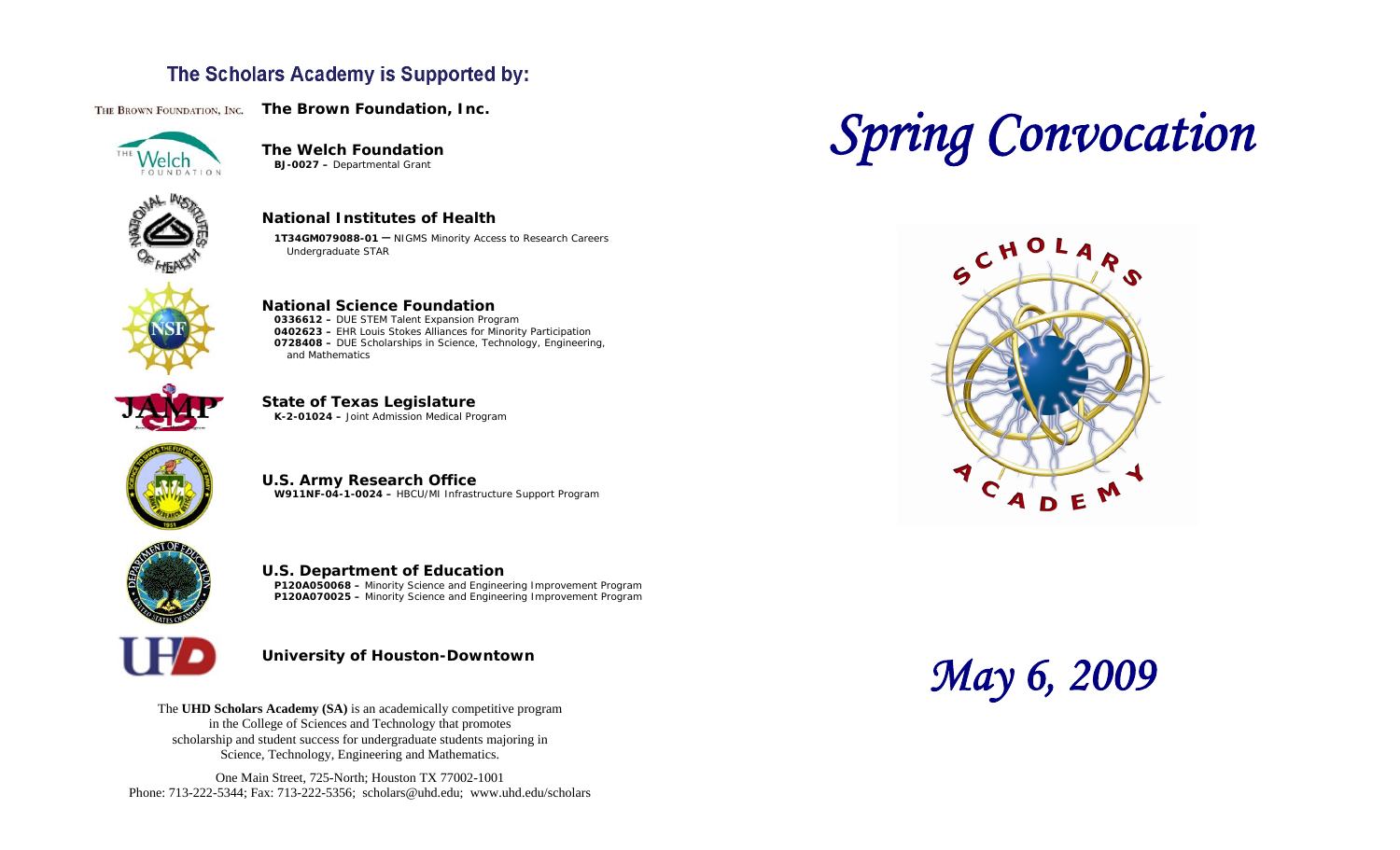# **Scholars Academy Staff Director: Dr. Vicky Estrera**

| Dr. Richard Aló  | Dr. Kenneth Oberhoff | Dr. Dennis Rodriguez |
|------------------|----------------------|----------------------|
| Dr. Weining Feng | Dean George Pincus   | Dr. Larry Spears     |

| Ali Abedi                | Nguyen Lam (Fall 08)        | David Nanyes (Fall 08) | Kulsoom Shah       | Sujan Bajracha      |
|--------------------------|-----------------------------|------------------------|--------------------|---------------------|
| Araly Barrera            | Marsida Lisi                | Shajeer Noorudeen      | Elvia Sierra       | Mario Barbosa       |
| Jonathan Gamez (Fall 08) | Liem Luong                  | Danil Safin            | Elizabeth Sosa     | Araly Barrera       |
| Audrey Gonzalez          | Claudia Moreno              | Laura Sanchez          | Nicolas Spampinato | Jesus Barron        |
| Michael Irving           |                             |                        |                    | <b>Brandy Bell</b>  |
| <b>Faculty Mentors</b>   |                             |                        |                    | <b>Adrian Berry</b> |
| .                        | $\sim$ $\sim$ $\sim$ $\sim$ | <b>PUILLER</b>         | . <i>.</i>         | David Brown         |

| Dr. Jon Aoki        | Dr. weining Feng    | Dr. Hong Lin                           | Dr. Catherine Shaffer |             | $\pm$ 11 caro o arza, | $\lambda$ is the state $\lambda$ |                                       | ******** |
|---------------------|---------------------|----------------------------------------|-----------------------|-------------|-----------------------|----------------------------------|---------------------------------------|----------|
| Dr. Ping Chen       | Dr. Erin Hodgess    | Dr. Phil Lyons                         | Dr. Jeong-Mi Yoon     | Tung Bui    | Edgar Gatica          | Sunu Mathew                      | Ramesar-Babu Rosa V                   |          |
| Dr. Maria Benavides | Dr. Brad Hoge       | Dr. Deanna McCullough Dr. Shengli Yuan |                       | Michael     | Micaela Gilbert       |                                  | Robert McCardell German Ramirez An Vo |          |
| Dr. Byron Christmas | Dr. Kenneth Johnson | Dr. Lisa Morano                        |                       | Rutterworth | Dhiran Ciri           | Angelica Medina                  | - Shevla Randle                       | Christi  |



# **Scholars Academy Program Staff** Scholars Academy Members Spring 2009

| <b>Scholars Academy Staff</b><br>Director: Dr. Vicky Estrera<br>Peer Mentor Coordinator: Ms. Mitsue Nakamura<br>Program Manager: Mr. Rene Garcia<br>Administrative Assistant II: Ms. Lois Smith | Student Assistants: Frances Acevedo and Carlos Lacayo |                                          |                                                                                                                            | Gloria Abarca<br>Seyed Abedi<br><b>Frances Acevedo</b><br>Rogelio Acuna<br>Kethlyn Africa | Fouad<br>Elmoustaquim<br><b>Betsy Escobar</b><br>Elena Espino<br>Ambreen Fatima | Suzette Khan<br>Jarrett Kitchen<br>Mitesh Koirala<br>Po-Hsien Kuo<br>Nguyen Lam | Matthew Ojeda<br>Chukwuma Okeke Irena Sigel<br>Cynthia Olvera<br><b>Stephanie Omage</b><br>Justine | Elva Sierra<br>Elizabeth Sosa<br>Jesus Soto<br><b>Nicolas</b> |
|-------------------------------------------------------------------------------------------------------------------------------------------------------------------------------------------------|-------------------------------------------------------|------------------------------------------|----------------------------------------------------------------------------------------------------------------------------|-------------------------------------------------------------------------------------------|---------------------------------------------------------------------------------|---------------------------------------------------------------------------------|----------------------------------------------------------------------------------------------------|---------------------------------------------------------------|
|                                                                                                                                                                                                 |                                                       |                                          |                                                                                                                            | <b>Manuel Aguirre</b>                                                                     | <b>Antoine Ferguson</b>                                                         | Adolfo Lara                                                                     | Onyedebelu                                                                                         | Spampinato                                                    |
| <b>Executive Committee</b>                                                                                                                                                                      |                                                       |                                          |                                                                                                                            | Tahlia Aickareth                                                                          | <b>London Flores</b>                                                            | Ruben Larraga                                                                   | Ee Lyn Ooi                                                                                         | Matthew                                                       |
| Dr. Richard Aló<br>Dr. Weining Feng                                                                                                                                                             | Dr. Kenneth Oberhoff<br>Dean George Pincus            | Dr. Dennis Rodriguez<br>Dr. Larry Spears | Dr. Akif Uzman                                                                                                             | Javier Alamirra                                                                           | Amy Flower                                                                      | Julio LaTorre                                                                   | Alarna Paterson                                                                                    |                                                               |
|                                                                                                                                                                                                 |                                                       |                                          |                                                                                                                            | Christian Alvarez                                                                         | Bartlomiej                                                                      | Tomy Le                                                                         | <b>Nicolle Patterson</b>                                                                           | <b>StindenSomee</b>                                           |
|                                                                                                                                                                                                 | Peer Mentors Senior Peer Mentor: Nicolle Patterson    |                                          |                                                                                                                            | Nameera Baig                                                                              |                                                                                 | Marsida Lisi                                                                    | Silvia Pejerrey                                                                                    | <b>Ibiene Tamuno</b>                                          |
| Ali Abedi                                                                                                                                                                                       | Nguyen Lam (Fall 08)                                  | David Nanyes (Fall 08)                   | Kulsoom Shah                                                                                                               | Sujan Bajracharya Sawantha                                                                |                                                                                 | Shawn Luce                                                                      | <b>Kristi Pennington</b>                                                                           | Tao Tang                                                      |
| Araly Barrera                                                                                                                                                                                   | Marsida Lisi                                          | Shajeer Noorudeen                        | Elvia Sierra                                                                                                               | Mario Barbosa                                                                             |                                                                                 | Liem Luong                                                                      | Norma Pereida                                                                                      | <b>Stephanie Thames</b>                                       |
| Jonathan Gamez (Fall 08)                                                                                                                                                                        | Liem Luong                                            | Danil Safin                              | Elizabeth Sosa                                                                                                             | <b>Araly Barrera</b>                                                                      | <b>Eccilite Gilla</b> cia                                                       | Elizabeth                                                                       | Nhung Pham                                                                                         | <b>Nghia Tran</b>                                             |
| <b>Audrey Gonzalez</b><br>Michael Irving                                                                                                                                                        | Claudia Moreno                                        | Laura Sanchez                            | Nicolas Spampinato                                                                                                         | Jesus Barron                                                                              | Dennis Garcia                                                                   |                                                                                 | <b>Phuong Pham</b>                                                                                 | Jose Trinidad                                                 |
|                                                                                                                                                                                                 |                                                       |                                          |                                                                                                                            | <b>Brandy Bell</b>                                                                        | Esmeralda Garcia MugueoNaisuria                                                 |                                                                                 | Catherine                                                                                          | Ebelin Vaquiz                                                 |
| <b>Faculty Mentors</b>                                                                                                                                                                          |                                                       |                                          |                                                                                                                            | <b>Adrian Berry</b>                                                                       | Walter Garcia                                                                   | <b>Amber Martinez</b>                                                           |                                                                                                    | <b>Christine Varghese</b>                                     |
| Dr. Jon Aoki                                                                                                                                                                                    | Dr. Weining Feng                                      | Dr. Hong Lin                             | Dr. Catherine Shaffer                                                                                                      | David Brown                                                                               | Arturo Garza, Jr.                                                               | <b>Victor Martinez</b>                                                          | Miamehael                                                                                          | Karina Vazquez                                                |
| Dr. Ping Chen                                                                                                                                                                                   | Dr. Erin Hodgess                                      | Dr. Phil Lyons                           | Dr. Jeong-Mi Yoon                                                                                                          | Tung Bui                                                                                  | <b>Edgar Gatica</b>                                                             | Sunu Mathew                                                                     |                                                                                                    | Ramesar-Babu Rosa Villagomez                                  |
| Dr. Maria Benavides                                                                                                                                                                             | Dr. Brad Hoge                                         | Dr. Deanna McCullough                    | Dr. Shengli Yuan                                                                                                           | Michael                                                                                   | Micaela Gilbert                                                                 | Robert McCardell German Ramirez                                                 |                                                                                                    | An Vo                                                         |
| Dr. Byron Christmas                                                                                                                                                                             | Dr. Kenneth Johnson                                   | Dr. Lisa Morano                          |                                                                                                                            | <b>Butterworth</b>                                                                        | Dhiran Giri                                                                     | Angelica Medina                                                                 | Sheyla Randle                                                                                      | Christina Wallace                                             |
|                                                                                                                                                                                                 |                                                       |                                          | Below are SA Graduates at the Fall 2008 Commencement: Adolfo Aranzales; Brendon Bingwa; Wendy Callejas; Grantley           | Jennifer                                                                                  | <b>Audrey Gonzalez</b>                                                          | Mustafa Mehmood Rachel Richison                                                 |                                                                                                    | Tabitha Ward                                                  |
|                                                                                                                                                                                                 |                                                       |                                          | Christie; Fabiola Cortez; Jonathan Gamez; Eduardo Garzon; Lauren Gracia; Lindsay Harrigal; Claudia Jimenez-Lopez; Uffaf    |                                                                                           | Terri Hoover                                                                    | Mohamedwesam                                                                    | <b>Karla Rios</b>                                                                                  | <b>Courtney Watts</b>                                         |
|                                                                                                                                                                                                 |                                                       |                                          | Khan; Benedict Khoo; Connie Larsson; Son Le; Josie Nava; Saile Palacios; Le Phan; Mark Smithers; Antonio Tito, Jr.; An Vo; | <b>Kamai</b> Chastro                                                                      | Orlando Huerta                                                                  | Mohamed                                                                         | Reuben Rodriguez Jaye Weston                                                                       |                                                               |
| and Gabriel Williams.                                                                                                                                                                           |                                                       |                                          |                                                                                                                            | Melissa Chan                                                                              | Victoria Ike                                                                    | Yuricel                                                                         | Elda Rueda                                                                                         | Antoine                                                       |
|                                                                                                                                                                                                 |                                                       |                                          |                                                                                                                            | <b>Carlos</b> Chavez                                                                      | Joseph Irving                                                                   | Mondragon                                                                       | Danil Safin                                                                                        | Williams-Baisy                                                |
|                                                                                                                                                                                                 |                                                       |                                          |                                                                                                                            | Preeti Choudhary                                                                          | Abdul Jangda                                                                    | <b>Benito Morales</b>                                                           | Anisa Saleh                                                                                        | Desiree Wilson                                                |
|                                                                                                                                                                                                 |                                                       |                                          |                                                                                                                            | Kelly Colby                                                                               | Jorge Jaramillo                                                                 | Claudia Moreno                                                                  | Cynthia Sanchez                                                                                    | <b>Annie Wong</b>                                             |
|                                                                                                                                                                                                 |                                                       |                                          |                                                                                                                            | Jessica Collins                                                                           | Nirmal John                                                                     | Ivan Mosqueda                                                                   | Laura Sanchez                                                                                      | Nazokat                                                       |
|                                                                                                                                                                                                 |                                                       |                                          |                                                                                                                            | Alicia Corazon                                                                            | Anthony Johnson                                                                 | Jarod Mounger                                                                   | Mayra Sanchez                                                                                      |                                                               |
|                                                                                                                                                                                                 |                                                       |                                          |                                                                                                                            | Erick Cruz                                                                                | <b>Alexander Jolley</b>                                                         | <b>David Nanyes</b>                                                             | Ivo Sanjoh                                                                                         | Yaklibova                                                     |
|                                                                                                                                                                                                 |                                                       |                                          |                                                                                                                            | Rafael Cruz Ortiz                                                                         | <b>Ashley Jones</b>                                                             | Anna Nguyen                                                                     | <b>Salpy Sarkis</b>                                                                                |                                                               |
|                                                                                                                                                                                                 |                                                       |                                          |                                                                                                                            | Marlyn Davila                                                                             | Jonathan Jordan                                                                 | Hung Nguyen                                                                     | <b>Stephen Seidel</b>                                                                              |                                                               |
|                                                                                                                                                                                                 |                                                       |                                          |                                                                                                                            | <b>Leonard Dees</b>                                                                       | Jonathan Keele                                                                  | Jackie Nguyen                                                                   | Oluwadamilola                                                                                      |                                                               |
|                                                                                                                                                                                                 |                                                       |                                          |                                                                                                                            | Rosalinda Delgado Jeremy Kemp                                                             |                                                                                 | <b>Nhuy Nguyen</b>                                                              |                                                                                                    |                                                               |
|                                                                                                                                                                                                 |                                                       |                                          |                                                                                                                            | Casianna                                                                                  | <b>Russell Kendrick</b>                                                         | Van Nguyen                                                                      | Kerlkoom Shah                                                                                      |                                                               |
|                                                                                                                                                                                                 |                                                       |                                          |                                                                                                                            |                                                                                           | Rebecca Kern                                                                    | Yuhanna Njeim                                                                   | George Shitera                                                                                     |                                                               |
|                                                                                                                                                                                                 |                                                       |                                          |                                                                                                                            | <b>Dominguean</b>                                                                         |                                                                                 | Margie Key Swink Shajeer Noorudeen Daniel Siddiqui                              |                                                                                                    |                                                               |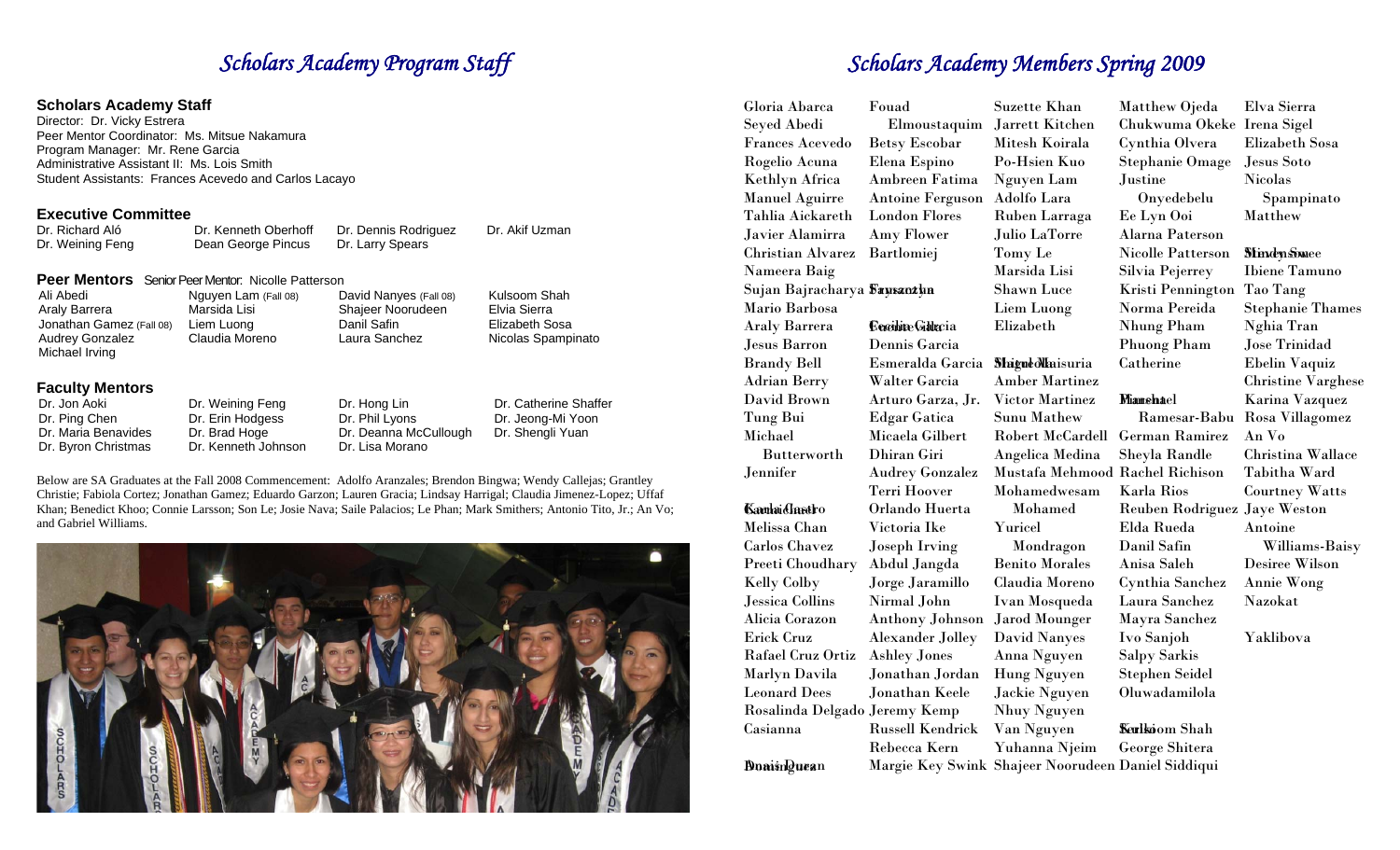## **2009 Honor Corps**

Victoria Ike **Karina Vazquez** Wesam Mohamed Rachel Richison Richison Rachel Richison Richison Rachel Richison Rich Hung Nguyen **David Brown** Irena Sigel

### **First Year Van Nguyen Tung Bui Alvin Sosa** Javier Alamirra Matthew Ojeda Wendy Callejas Jesus Soto Sujan Bajracharya Stephanie Omage Rafael Cruz Ortiz An Vo Brandy Bell Ee Lyn Ooi Betsy Escobar **Third Year**  Jennifer Carmichael Norma Pereida Bartlomiey Fryszczyn Araly Barrera Kelly Colby Phuong Pham Micaela Gilbert Dennis Garcia Rosalinda Delgado Reuben Rodriguez Audrey Gonzalez Shawn Luce<br>Elena Espino Baniel Siddiqui Joseph Irving Liem Luong Joseph Irving Liem Luong Cecilia Garcia Mindy Swee Jonathan Keele Shajeer Noorudeen Edgar Gatica Jose Trinidad Amber Martinez Nicolle Patterson Dhiran Giri Ebelin Vaquiz Victor Martinez Kristi Pennington Jeremy Kemp Tabitha Ward David Nanyes Oluwadamilola Seriki Russell Kendrick Courtney Watts Elda Rueda Nicolas Spampinato Rebecca Kern **Desiree Wilson** Danil Safin Nghia Tran Margie Key Swink **Second Year** Laura Sanchez **Fourth Year**  Marsida Lisi Seyed Abedi Elva Sierra Nguyen Lam

**LS-AMP Outstanding Scholar Awards**

Araly Barrera **Nguyen Lam** Phuong Pham

### **Brown Foundation Leadership Awards**

Seyed Abedi **Audrey Gonzalez** Nicolle Patterson **Elizabeth Sosa** 

**Spring 2009 Graduating Seniors**  Sujan Bajracharya Cecilia Garcia Nguyen Lam Justine Onyedebelu Elizabeth Sosa Araly Barrera Esmeralda Garcia Liem Luong Ee Lyn Ooi Nicolas Spampinato Alicia Corazon Joseph Irving Elizabeth Magreola Nicolle Patterson Mindy Swee Rosalinda Delgado Anthony Johnson David Nanyes Kristi Pennington Nghia Tran Fouad Elmoustaquim Jonathan Keele Van Nguyen Rachel Richison Courtney Watts Ambreen Fatima Rebecca Kern Chukwuma Okeke Daniel Siddiqui Nazokat Yaklibova

Bartlomiej Fryszczyn Po-Hsien Kuo Cynthia Olvera

# *Scholars Academy Members Spring 2009*



# *Awards Program*

Audrey Gonzalez

*Welcome and Opening Remarks* Dr. Vicky Estrera, Scholars Academy Director *Special Recognition:*   **Scholarship Achievements**  *Joint Admission Medical Program Scholars*  Betsy Escobar Arturo Garza, Jr. *Red Rose Scholars for 2008-2009* Araly Barrera Joseph Irving Mohamedwesam Mohamed Dennis Garcia Mguyen Lam Shajeer Noorudeen Micaela Gilbert Liem Luong Kristi Pennington *Red Rose Scholars for 2009-2010* Ali Abedi Dennis Garcia Wesam Mohamed Brandy Bell Micaela Gilbert Jarod Mounger Tung Bui Mustafa Mehmood Stephanie Omage Betsy Escobar  **Research Achievements** Gloria Abarca Samantha Fuentevilla Shawn Luce Seyed Abedi Dennis Garcia Laura Lucio Frances Acevedo Esmeralda Garcia Liem Luong Kethlyn Africa Ibrahim Al Khalil **Edgar Gatica** Sunu Mathew Javier Alamirra **Micaela Gilbert** Mustafa Mehmood Felipe Astorga Nameera Baig Lauren Gracia Pantea Mohammadi Sujan Bajracharya LaToya Green Midar Balimuttajjo Lindsay Harrigal Mathew Monroe Araly Barrera Renauda Helaire Brandy Bell-Lee Brendon Bingwa Joseph Michael Irving David Brown Charles Jeffcoat David Nanyes Tung Bui Jonathon Jordan Wendy Callejas Syeda Kazmi Shajeer Noorudeen<br>
Flor Castro Shajeer Shajeer Shajeer Shajeer Shajeer Shajeer Shajeer Shajeer Shajeer Shajeer Shajeer Shajeer S Flor Castro Jonathon Keele Melinda Chin Jeremy Kemp Mathew Ojeda

Antoine Ferguson

Arturo Garza Audrey Gonzalez Ambreen Fatima *Julio LaTorre* Kristi Pennington<br>Antoine Ferguson To-Kwok Lau **Morma Pereida** Bartlomiey Fryszcyn Marsida Lisi

Amber Martinez Wesam Mohamed Yuricel Mondragon Timothy Morales Van Nguyen Andrew Obiora Norma Pereida

Domineca Pines Aswini Ramachandran Marsha Ramesar-Babu German Ramirez Sheyla Randle Juan Razo Nida Rizvi Stanley Roberts Reuben Rodriguez Erum Roopani Elda Rueda Danil Safin Laura Sanchez Mayra Sanchez Stephen Seidel Daniel Siddiqui Elva Sierra Elizabeth Claire Simpson Natalie Sirisaengtaksin Mark Smithers Nicolas Spampinato Tao Tang Antonio Tito Ebelin Vaquiz Karina Vazquez An Vo

Tabitha Ward Desiree Wilson

Danil Safin Elva Sierra Nicolas Spampinato

Reuben Rodriguez Laura Sanchez Desiree Wilson

*Internships & Research Programs (Summer 2008 to Spring 2009)* 

Yvonne Hernandez Blayne Mounger<br>Joseph Michael Irving Claudia Moreno Grantley Christie Rebecca Kern Shamsideen Ojelade Jessica Collins Uffaf Khan Juana Olvera Alicia Corazon Benedict Khoo Justine Onyedebelu Marilyn Davila Jarrett Kitchen Ee Lyn Ooi Jamal Dawson Rameshwari Korrapati Daniel Osakue Rosalinda Delgado Carlos Lacayo Saile Palacios Elena Espino Nguyen Lam Nicolle Patterson

Tia Pilaroscia